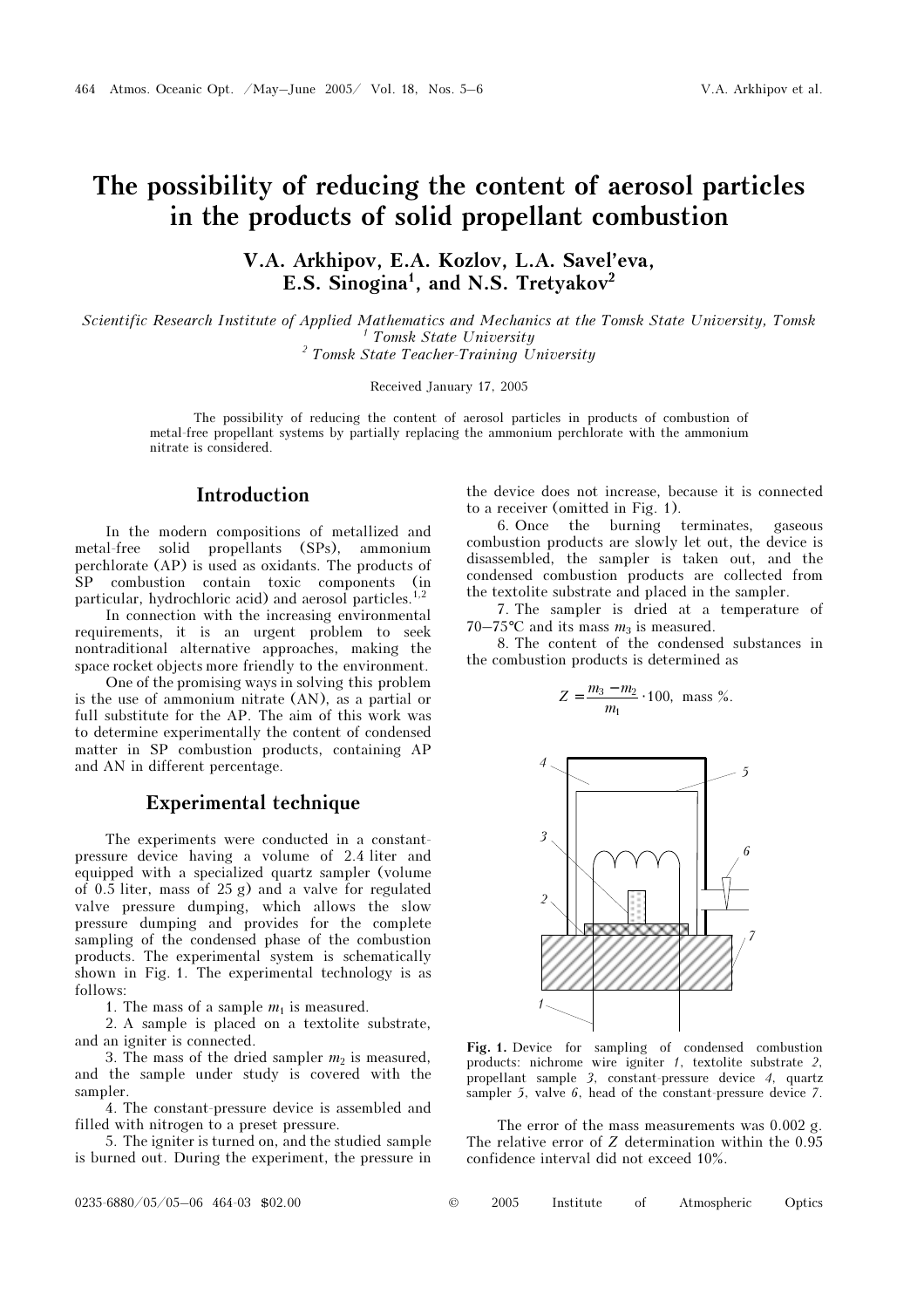In the experiments, cylindrical SP samples 10 mm in diameter, 35–40 mm in height, and 10 g in mass, produced by the through-feed press method, were used. The systems containing AP and the mixed  $AP + AN$  oxidant were investigated. The size of  $AP$ particles is smaller than 50 µm, and the size of AN particles is smaller than 100 µm. The oxidant excess factor of the considered systems varied in the range  $\alpha = 0.40 - 0.52$ , which is typical of regular SP compositions. Thermostable butyl rubber was used as a fuel-binder.

### Results

The results of experimental investigations carried out at a pressure of 2 and 6 MPa, characteristic of the real conditions of SP combustion in an engine, are given in Tables 1–3 and in Figs. 2 and 3.

The effect from the inclusion of AN into the oxidant is demonstrated in Table 1 and in Fig. 2.

Table 1. Content of condensed substances in combustion products ( $\alpha = 0.43$ )

|     | Oxidant composition,<br>$mass \%$ | Z, mass $%$            |            |  |
|-----|-----------------------------------|------------------------|------------|--|
| AP  | AN                                | $= 2 \text{ MPa}$<br>р | 6 MPa<br>n |  |
| 100 | 0                                 | 9.4                    | 7.3        |  |
| 99  |                                   | 7.9                    | 6.5        |  |
| 98  | 2                                 | 6.6                    | 6.0        |  |
| 96  | 4                                 | 5.6                    | 1.5        |  |
| 94  | 6                                 | 5.5                    | 1.5        |  |
| 92  | 8                                 | 5.6                    | 1.5        |  |
| 90  | 10                                | 5.2                    | 1.0        |  |
| 85  | 15                                | 6.1                    | 1.6        |  |
| 80  | 20                                | 7.2                    | 1.4        |  |
| 75  | 25                                | 7.0                    | 6.0        |  |
| 70  | 30                                | 7.5                    | 6.1        |  |
| 60  | 40                                |                        | 6.1        |  |
| 50  | 50                                |                        |            |  |

Table 2. Content of condensed substances in combustion products  $(90\% \text{ AP} + 10\% \text{ AN})$ 

| Oxidant             | α    | Z, mass $%$         |                     |  |
|---------------------|------|---------------------|---------------------|--|
| composition, mass % |      | $p = 2 \text{ MPa}$ | $p = 6 \text{ MPa}$ |  |
| 70.0                | 0.40 | 12.8                | 82                  |  |
| 75.0                | 0.43 | 5.2                 | 1.0                 |  |
| 79.0                | 0.46 | 4.7                 | 1.0                 |  |
| 82.0                | 0.52 | 3 J                 | $_{\rm 0.8}$        |  |

Table 3. Composition of condensed combustion products  $(\alpha = 0.43)$ 

| Oxidant<br>composition,<br>$mass \%$ |    | Z, mass $%$ |                                   | Composition of condensed<br>combustion products,<br>$mass \%$ |                                                                        |              |              |
|--------------------------------------|----|-------------|-----------------------------------|---------------------------------------------------------------|------------------------------------------------------------------------|--------------|--------------|
| AΡ                                   | AN |             | $= 2 \text{ MPa} = 6 \text{ MPa}$ |                                                               | $p = 2 \text{ MPa}$ $p = 6 \text{ MPa}$<br>soot $NH_4Cl$ soot $NH_4Cl$ |              |              |
| 100<br>96                            |    | 9.4<br>5.6  | 7.3<br>1.5                        | 57.0<br>40 O                                                  | 43.0                                                                   | 46.0<br>30.0 | 54.0<br>70 Q |

The introduction of 4–10 mass % of AN into the oxidant leads to a 70% reduction in the content of condensed substances in combustion products at 2 MPa and to the 4.9 times reduction at 6 MPa. Addition of 4 mass % AN to the oxidant, favors a serious reduction of the content of condensed combustion products. Their amount remains nearly constant, if 4–10 mass % AN is added.



Fig. 2. Content of condensed substances in combustion products at  $\alpha = 0.43$  as a function of the AN content:  $p = 2 \text{ MPa (1); } p = 6 \text{ MPa (2)}.$ 



Fig. 3. Content of condensed combustion products as a function of the oxidant content in the propellant (90% AP + 10% AN):  $p = 2 \text{ MPa (1); } p = 6 \text{ MPa (2)}.$ 

If more than 10 mass % AN is added to the oxidant, the amount of condensed combustion products increases again. This result can be explained by the fact that upon the AN decomposition, nitrogen oxides are formed, which in small amounts serve as catalysts of SP decomposition and burning. If the content of AN in the oxidant increases and, correspondingly, the amount of produced nitrogen oxides increases, then, according to the results obtained, we can assume the reduction of their catalytic ability. It should be noted that the increase of the AN content in the oxidant in excess of 10% at a fixed α leads to incomplete combustion of the propellant and, as a consequence, to the increase of the condensed substances in the combustion products. At a pressure of 6 MPa, the described effect becomes more pronounced, which can be explained by a more complete, than at 2 MPa, reaction, because the temperature and the rate of combustion increase as the pressure increases. Systems, containing only AN, do not burn at this α.